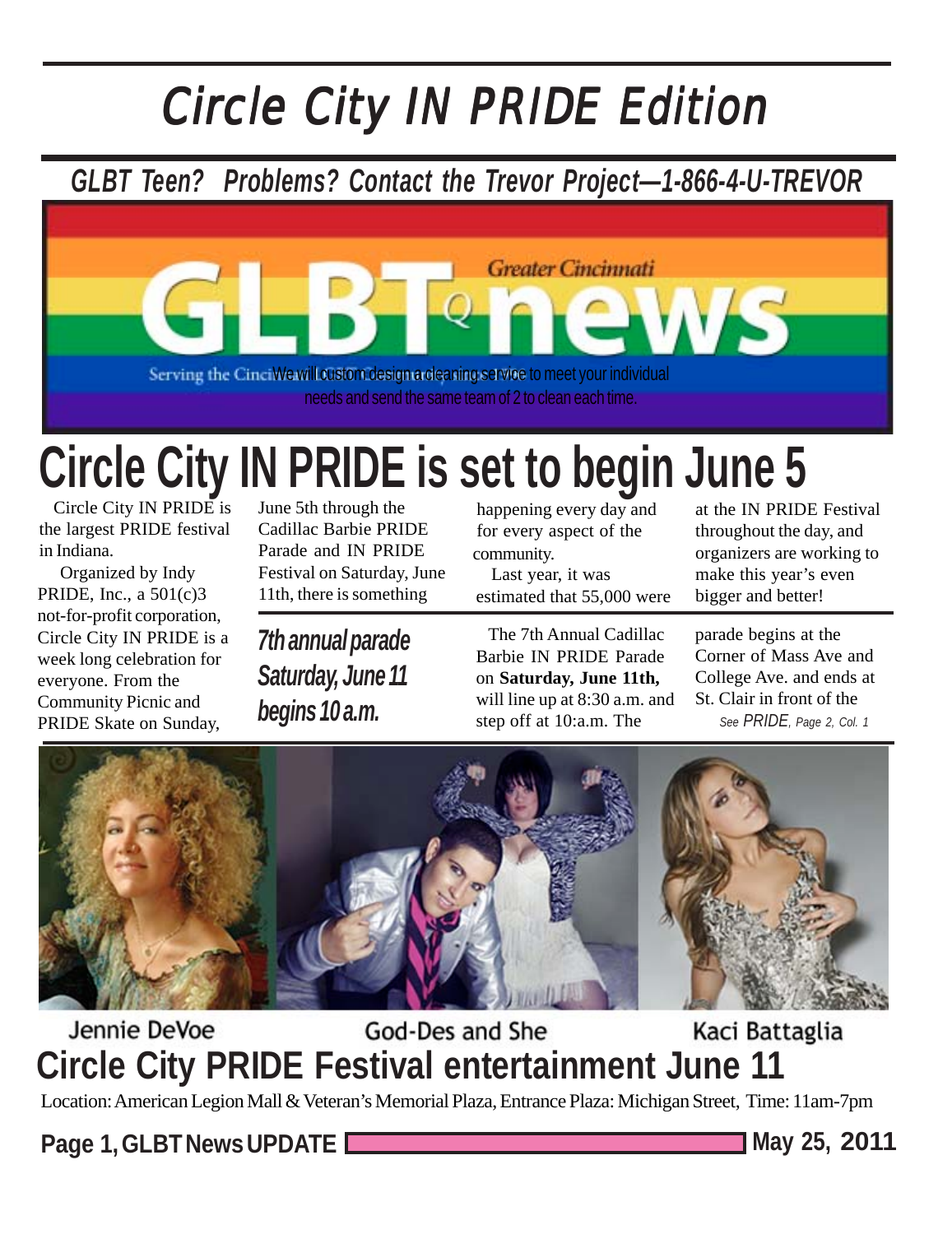#### **Page 2—GLBT NEWS UPDATE May 25, 2011**

*PRIDE—from Page 1*

Indianapolis Public Library In 2005 the parade featured one float, an antique truck, a few drag queens, some antique cars, and several walking

groups. The parade lasted approximately 15 minutes.

 For the 7th iteration, they have re-christened the parade after the Indy PRIDE Bag Lady alter-



# **Volunteer at Your GLBT Center** Tuesdays with Toby Martino

http://www.cincyglbt.com/volunteers



#### **PFLAG Cincinnati**

**Meetings on 2<sup>nd</sup> Tuesdays 7:00 - 9:30 p.m. at Mt. Auburn Presbyterian Church http://www.pflagcinci.org/ info@pflagcinci.org (513) 721-7900**

ego of the person who started it all, Gary Brackett, and they expect the Cadillac Barbie IN PRIDE Parade to be the biggest yet with more than 100 units mixed between walking groups, vehicles, and floats!

### *Circle City PRIDE includes education*

 Education has always been an integral part of Circle City IN PRIDE, and this year will host an Educational Seminar featuring excerpts from *Beyond Gay: The Politics of Pride*, winner of Best Film at the 2010 Indian-apolis LGBT Film

Festival.

 Following the screening, join a group discussion focusing on the rich history and resilience of the Indianapolis LGBT community in their struggle for freedom and<br>equality. Wednesday, June 8th.

 Doors open at 6:45 p.m. Screening Begins at 7 p.m. The Phoenix Theatre is at 749 North Park Avenue, Indianapolis, Indiana 46202

### *Circle City IN PRIDE Pet PRIDE*

 This year Circle City IN PRIDE announces the first ever Pet PRIDE event to join the week of events. Pet PRIDE will be held on Monday, June 6th from 6 to 9 p.m. in the large parking lot at 707 N. Senate Ave.

 Pet PRIDE's focus is to bring together the community and their dogs for what promises to be a barking good time! This event is free and open to the public. All dogs must be on-leash and attendees will be asked to register before entering the festivities.

Pet Pride Schedule (*more events to be added*)

- 6 p.m. Open to the public
- 6-9 p.m. Pet Pride Red Carpet with Asia LaBouche 7:15 p.m. Fashion Show

 Anyone can enter the fashion show with their pet. The show will have five separate categories judged by local celebrity judges. Winners of each category will receive prizes.

 Categories include pet/owner look-a-like, most creative, most prideful pet, most couture, and adoptables.

# This is GLBT News UPDATE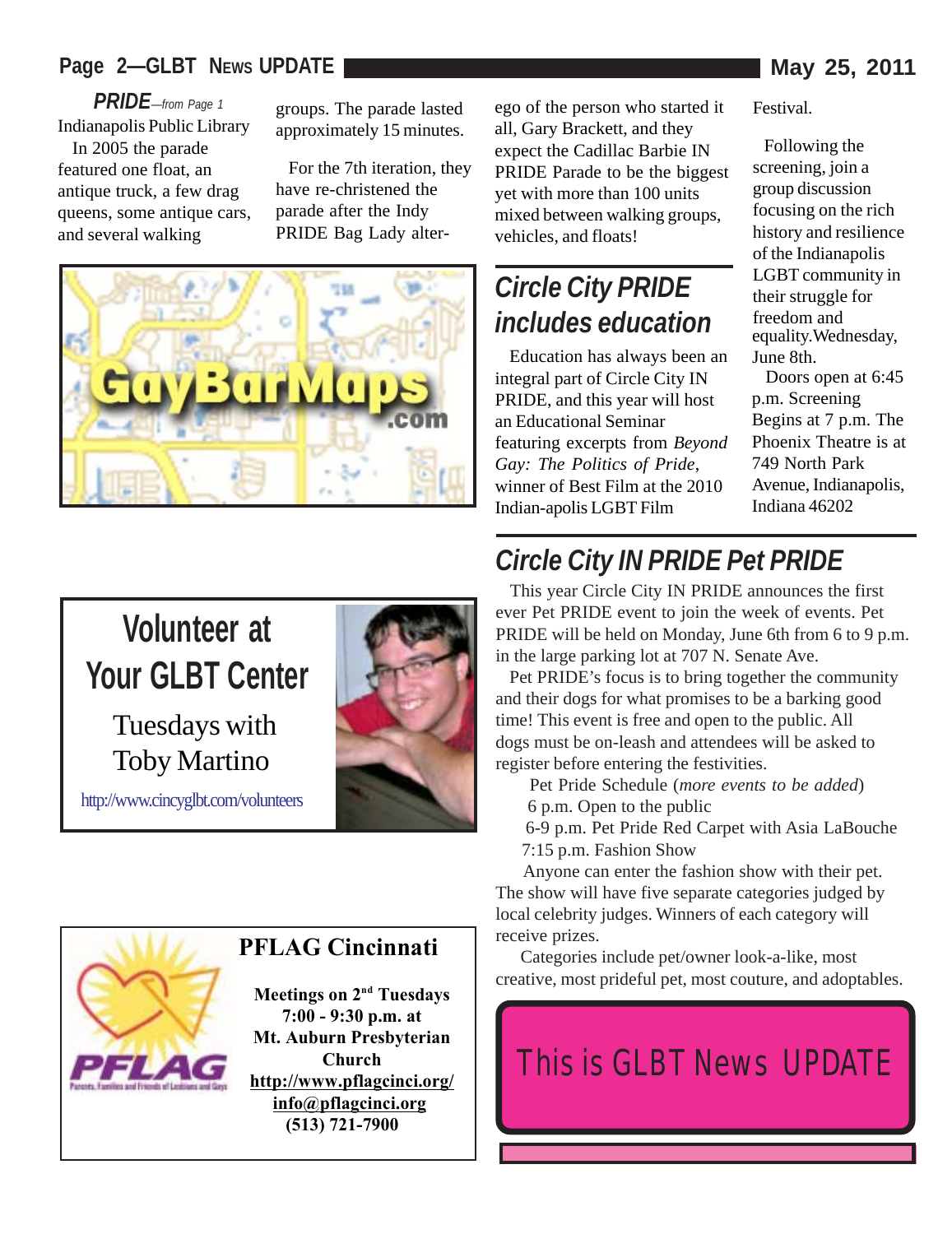#### **May 25, 2011 GLBT News UPDATE—Page 3**

# *HRC Family Day at the Cincy Zoo*

 Don't miss the final days of the 2011 Zoo Babies exhibit along with HRC's Com-munity Celebration Saturday from 1 - 3 p.m. at the Samburu Shelter at Whiting Safari Camp. They will have fun and games plus a special appearance from the zoo keeper and a special friend.

 Special ticket pricing: Adults 18 and over: \$14 per person (*includes annual HRC Membership or Renewal*) Children 17 and Under: \$5

per person Free parking (*\$8 value*) when tickets are purchased in advance online at https:// tickets.cincin-natizoo.org/

default.asp using the purchase code HRC when asked for the "store".

 Questions? *hrccincinnati@gmail.com*



### *Studio 54—Behind the Velvet Rope*

 On June 3rd, from 10 p.m. – 1:30 a.m. the Cincinnati Masonic Center,  $317 \text{ E } 5^{\text{th}}$  St., will transform into Studio 54 for a themed party benefiting Caracole, an organization dedicated to fighting HIV/AIDS in the region.

 Tickets for the event are \$54 and include two drink tickets, catering by Jeff Thomas Catering and admission to **the** retro party of the year. Come in your hippest outfits from Warhol to Gaga and experience a party unlike anything ever done in Cincinnati.

 There will be a great DJ spinning tunes played at Studio 54 in 70s and 80s. Tickets are available at www.regonline.com/ BehindTheVelvetRope and at the door. All proceeds benefit Caracole Inc and attendees must be 21 years of age or older to enter.

 Caracole has been serving the region since 1987 and provides vital housing and case

management services to individuals and families living with HIV/AIDS. Caracole has recently expanded from a client base of 240 to approximately 1,000 individuals. As part of this growth, in addition to providing case management, transitional and permanent housing, Caracole also provides homeless prevention. For more information please visitwww.caracole.org

### Add Sexual orientation to hate crime law

 A Columbus Democrat wants Ohio to add sexual orientation and gender identity to a list of protected groups under state hate crime laws, the **Dispatch** reports.

 The bill is HB 235 introduced by Rep. Michael Stinziano, whose father was also a state representative for 22 years.

 According to a news release, Stinziano notes:

 "Hate crimes are acts that target certain individuals with the intent of causing fear to an entire 1987 and provides vital als with the intent of followed by sexual housing and case causing fear to an entire See Hate, Page 4

community," Rep. Stinziano said. "These crimes are intended to promote intimidation and fear within our LGBT community. This legislation sends a clear message that Ohio does not tolerate hateful acts of any kind."

 Even if you couldn't make it to Columbus, you can still **help make Lobby Day for Equality a success.** Help lay the groundwork for your neighbors who will be lobbying in the statehouse by sending a message to your legislators today.

 Currently, Ohio lacks a statewide law banning discrimination on the basis of sexual orientation or gender identity. Shockingly, in many parts of Ohio **you can still be fired or even denied housing just for being Lesbian, Gay, Bisexual, or Transgender.**

In addition, Ohio's teenage students cite physical appearance as the most common reason students are bullied and harassed, *See Hate, Page 4, Col. 1*

**Quality Tax Preparation** Tax **IRS Representation**<br>Tax Planning **Scott Renno, EA** 3284 North Bend Road, Ste. 106 Cincinnati, OH 45239 513-481-1TAX (1829) Cel: 513-417-2893 Fax: 513-481-6444 scott@1taxcincinnati.com

#### **Cori Yaeger, PhD**<br> **Sychologist, LPCC-S**<br>
• Individual, couples, familie **Psychologist, LPCC-S** Individual, couples, families ● LGBTQA-friendly, kink-aware ● Communication, codependence, recovery, grief **Flexible Hours Eastside Cincinnati 513-232-2139**  $P_s$ .

*dr-cori-yaeger.com*